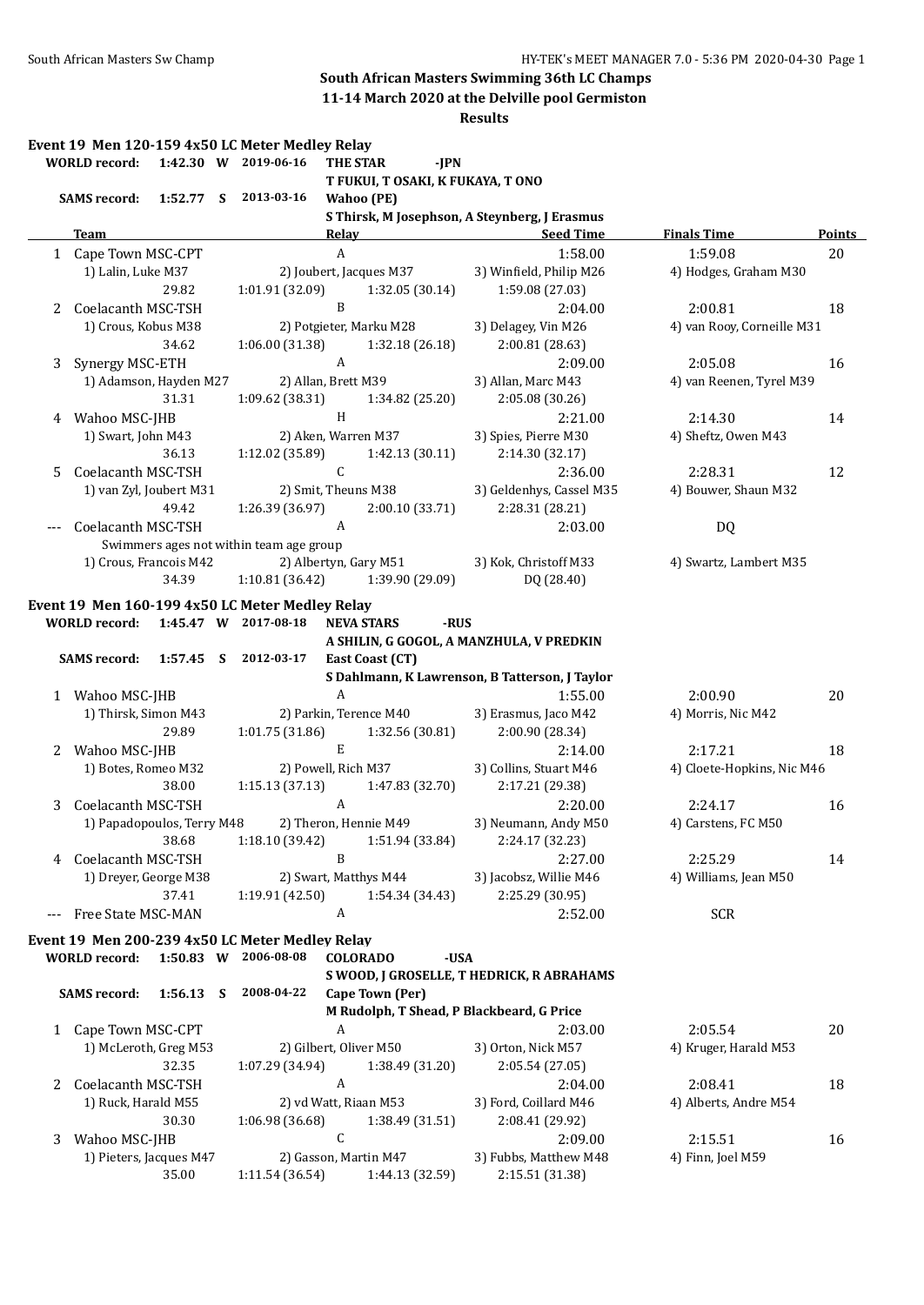#### **Results**

|    |                                    |             | (Event 19 Men 200-239 4x50 LC Meter Medley Relay) |              |                                          |                                           |                          |    |
|----|------------------------------------|-------------|---------------------------------------------------|--------------|------------------------------------------|-------------------------------------------|--------------------------|----|
|    | 4 Coelacanth MSC-TSH               |             |                                                   | R            |                                          | 2:20.00                                   | 2:23.03                  | 14 |
|    | 1) Rankin, Bruce M56               |             |                                                   |              | 2) Potgieter, Wim M52                    | 3) Durrant, Gary M54                      | 4) Morgan, Colin M54     |    |
|    |                                    | 38.66       | 1:16.39(37.73)                                    |              | 1:50.09 (33.70)                          | 2:23.03 (32.94)                           |                          |    |
| 5. | Waterborn SC - Masters-JHB         |             |                                                   | A            |                                          | 2:41.00                                   | 2:30.73                  | 12 |
|    | 1) van Olst, Marc M45              |             |                                                   |              | 2) Smith, Damian M53                     | 3) Bradshaw, Gary M51                     | 4) Gray, Garth M58       |    |
|    |                                    | 38.41       | 1:25.87 (47.46)                                   |              | 1:56.38 (30.51)                          | 2:30.73 (34.35)                           |                          |    |
|    | 6 Masters East Gauteng Aquatics-E  |             |                                                   | A            |                                          | 2:12.00                                   | 2:40.35                  | 10 |
|    | 1) Gordon-Davis, Keith M60         |             |                                                   |              | 2) Stainton, Mark M49                    | 3) Whistler, Brian M50                    | 4) Vile, Danny M68       |    |
|    |                                    | 42.63       | 1:22.83(40.20)                                    |              | 1:58.05 (35.22)                          | 2:40.35 (42.30)                           |                          |    |
|    | 7 Synergy MSC-ETH                  |             |                                                   | A            |                                          | 2:25.00                                   | 2:43.83                  | 8  |
|    | 1) Fechter, Wolfgang M59           |             | 2) Foster, Ted M60                                |              |                                          | 3) Lilford, Frank M51                     | 4) Upneck, Russell M64   |    |
|    |                                    | 50.11       | 1:38.16 (48.05)                                   |              | 2:11.63 (33.47)                          | 2:43.83 (32.20)                           |                          |    |
| 8  | Cape Town MSC-CPT                  |             |                                                   | $\mathbf B$  |                                          | 2:45.00                                   | 2:49.23                  | 6  |
|    | 1) Kloos, Rainer M65               |             |                                                   |              | 2) Hodges, Mark M67                      | 3) Farmer-Brent, Garret M30               | 4) Morrison, Allen M72   |    |
|    |                                    | 50.30       | 1:38.63 (48.33)                                   |              | 2:10.35 (31.72)                          | 2:49.23 (38.88)                           |                          |    |
| 9  | Coelacanth MSC-TSH                 |             |                                                   | $\mathsf{C}$ |                                          | 2:51.00                                   | 2:53.19                  | 4  |
|    | 1) Knoetze, Hugo M67               |             |                                                   |              | 2) Manders, Jimmy M50                    | 3) Stanton, Craig M52                     | 4) van Rooy, Jacques M67 |    |
|    |                                    | 51.01       | 1:35.30 (44.29)                                   |              | 2:11.25 (35.95)                          | 2:53.19 (41.94)                           |                          |    |
|    | Wahoo MSC-JHB                      |             |                                                   | F            |                                          | 2:25.00                                   | <b>NS</b>                |    |
|    |                                    |             | Event 19 Men 240-279 4x50 LC Meter Medley Relay   |              |                                          |                                           |                          |    |
|    | WORLD record: 1:57.46 W 2016-08-21 |             |                                                   |              | <b>SARASOTA Y SHARKS</b>                 | -USA                                      |                          |    |
|    |                                    |             |                                                   |              |                                          | S WOOD, J GROSELLE, T HEDRICK, D MARTIN   |                          |    |
|    | SAMS record: 2:01.52 S 2017-08-18  |             |                                                   |              | Cape Town (Bud)                          | <b>CPTW-WP</b>                            |                          |    |
|    |                                    |             |                                                   |              |                                          | A Steynberg, G Fiser, A Roothman, T Shead |                          |    |
|    | 1 Cape Town MSC-CPT                |             |                                                   | A            |                                          | 2:16.00                                   | 2:19.67                  | 20 |
|    | 1) Winfield, Mike M65              |             |                                                   |              | 2) du Toit, Graham M60                   | 3) Spies, Izak M66                        | 4) Mayne, Duncan M50     |    |
|    |                                    | 35.25       | 1:13.88 (38.63)                                   |              | 1:50.26 (36.38)                          | 2:19.67 (29.41)                           |                          |    |
|    | 2 Phoenix MSC-JHB                  |             |                                                   | A            |                                          | 2:42.00                                   | 2:27.78                  | 18 |
|    | 1) Hitge, Danieli M62              |             |                                                   |              | 2) Greaves, Gordon M54                   | 3) Kohler, Quirin M61                     | 4) vd Spuy, Keith M66    |    |
|    |                                    | 40.59       | 1:24.45 (43.86)                                   |              | 1:56.99 (32.54)                          | 2:27.78 (30.79)                           |                          |    |
| 3  | Coelacanth MSC-TSH                 |             |                                                   | $\mathbf{A}$ |                                          | 2:58.00                                   | 2:32.64                  | 16 |
|    | 1) Jv Vuuren, Christo M65          |             |                                                   |              | 2) van Dyk, Eric M58                     | 3) Jv Rensburg, Henk M60                  | 4) Swart, Xan M60        |    |
|    |                                    | 44.80       | 1:22.44 (37.64)                                   |              | 2:01.12(38.68)                           | 2:32.64 (31.52)                           |                          |    |
|    | 4 Cape Town MSC-CPT                |             |                                                   | B            |                                          | 2:35.00                                   | 2:35.82                  | 14 |
|    | 1) Howieson, Doug M68              |             |                                                   |              | 2) du Toit, Francois M73                 | 3) Holshausen, Rod M62                    | 4) Steyn, Glenn M60      |    |
|    |                                    | 42.58       | 1:28.87 (46.29)                                   |              | 2:03.76 (34.89)                          | 2:35.82 (32.06)                           |                          |    |
|    | 5 Wahoo MSC-JHB                    |             |                                                   |              |                                          | $D$ 2:42.00                               | 2:50.39                  | 12 |
|    | 1) May, Walter M75                 |             |                                                   |              | 2) Tustin, Royden M58                    | 3) Duncan, Ross M58                       | 4) Crowther, Bobbie M51  |    |
|    |                                    | 46.21       | 1:32.22 (46.01)                                   |              | 2:20.68 (48.46)                          | 2:50.39 (29.71)                           |                          |    |
| 6  | Masters East Gauteng Aquatics-E    |             |                                                   | A            |                                          | 2:55.00                                   | 3:01.55                  | 10 |
|    | 1) Gordon-Davis, Colin M65         |             |                                                   |              | 2) van Dijk, Petrus M65                  | 3) Kaspers, Harry M62                     | 4) Nel, Andre M57        |    |
|    |                                    | 47.91       | 1:38.27 (50.36)                                   |              | 2:25.41 (47.14)                          | 3:01.55 (36.14)                           |                          |    |
| 7  | Wahoo MSC-JHB                      |             |                                                   | G            |                                          | 3:01.00                                   | 3:15.81                  | 8  |
|    | 1) Selmer-Olsen, Sam M68           |             | 2) Harker, Guy M65                                |              |                                          | 3) Scholtemeyer, Kobus M63                | 4) Felix, Wilhelmus M64  |    |
|    |                                    | 50.37       | 1:38.85 (48.48)                                   |              | 2:40.00(1:01.15)                         | 3:15.81 (35.81)                           |                          |    |
|    |                                    |             | Event 19 Men 280-319 4x50 LC Meter Medley Relay   |              |                                          |                                           |                          |    |
|    | <b>WORLD</b> record:               |             | 2:15.90 W 2019-08-09                              |              | <b>VENTURA COUNTY MASTERS - USA</b>      |                                           |                          |    |
|    |                                    |             |                                                   |              | S HECK, H KERNS, G GRUBER, B ROLLINS     |                                           |                          |    |
|    | <b>SAMS record:</b>                | $2:29.76$ S | 2017-03-17                                        |              | Cape Town (EL)                           | <b>CPTW-WP</b>                            |                          |    |
|    |                                    |             |                                                   |              | T Shead, J du Toit, D McLachlan, T Tozer |                                           |                          |    |
|    | 1 Coelacanth MSC-TSH               |             |                                                   | A            |                                          | 2:34.00                                   | 2:41.96                  | 20 |
|    | 1) Downes, Terry M71               |             |                                                   |              | 2) Pretorius, Boet M67                   | 3) Arbuthnot, David M67                   | 4) Fyfe, Derek M80       |    |
|    |                                    | 40.17       | 1:24.17 (44.00)                                   |              | 2:02.32 (38.15)                          | 2:41.96 (39.64)                           |                          |    |

--- Phoenix MSC-JHB B 3:11.00 NS

1) Morley, John M58 2) Petersen, John M75 3) Maltby, Derek M73 4) Rivers, Andy M74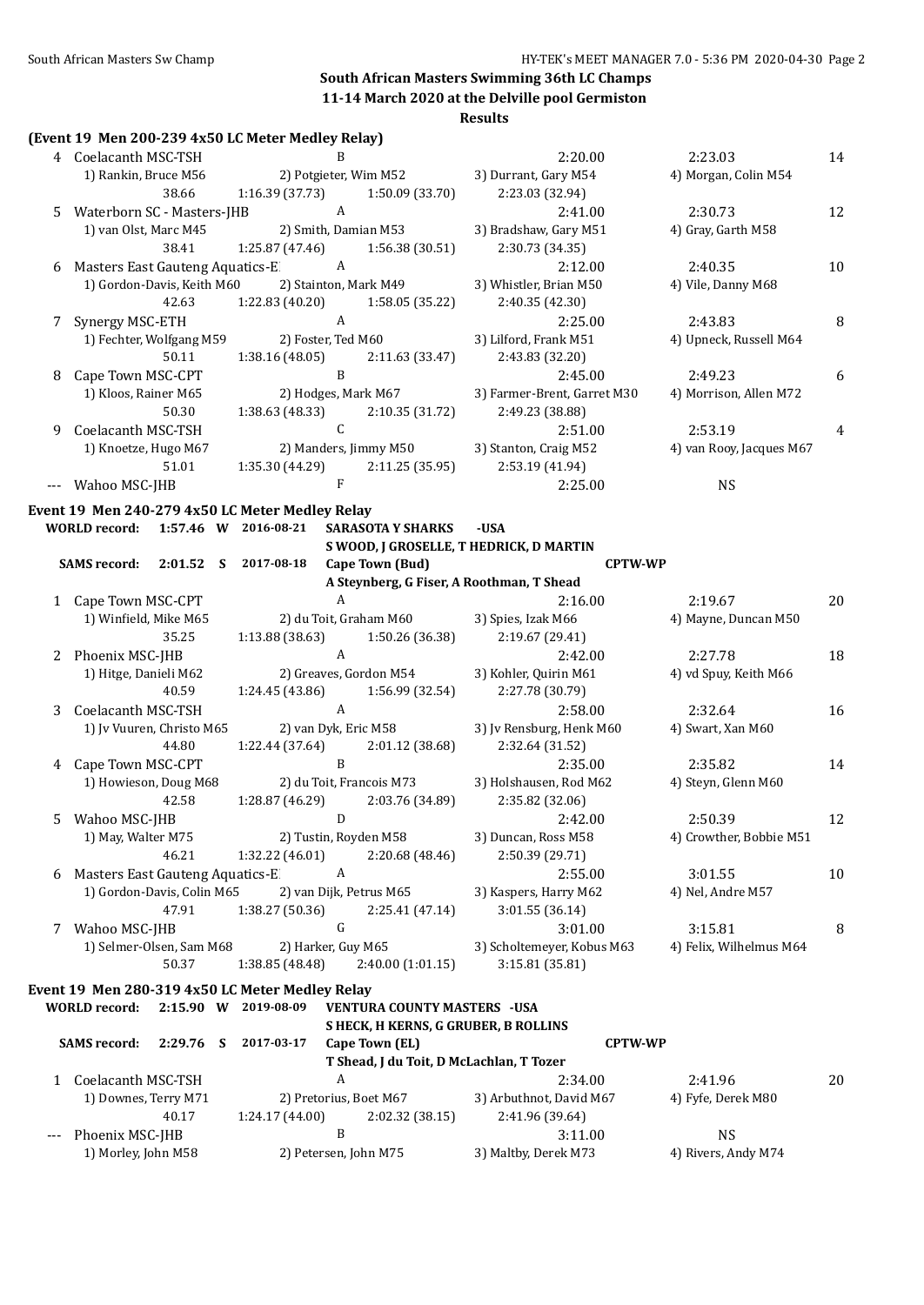|   |                          |                 |    |                                                     |                  |                                                | <b>Results</b>                                 |                |                         |    |
|---|--------------------------|-----------------|----|-----------------------------------------------------|------------------|------------------------------------------------|------------------------------------------------|----------------|-------------------------|----|
|   |                          |                 |    | (Event 19 Men 280-319 4x50 LC Meter Medley Relay)   |                  |                                                |                                                |                |                         |    |
|   | Synergy MSC-ETH          |                 |    |                                                     | A                |                                                | 2:40.00                                        |                | <b>NS</b>               |    |
|   | 1) Cameron, Mike M84     |                 |    |                                                     |                  | 2) Hughes, Jimmy M77                           | 3) Bolstridge, Mike M71                        |                | 4) Robinson, Graham M71 |    |
|   | Cape Town MSC-CPT        |                 |    |                                                     | A                |                                                | 2:33.00                                        |                | <b>SCR</b>              |    |
|   |                          |                 |    | Event 19 Men 320-359 4x50 LC Meter Medley Relay     |                  |                                                |                                                |                |                         |    |
|   | <b>WORLD</b> record:     |                 |    | 2:45.28 W 2014-07-19                                |                  | <b>KAMAKURA MSC</b>                            | -JPN                                           |                |                         |    |
|   |                          |                 |    |                                                     |                  |                                                | M UEMURA, T TSUCHIYA, T ISHIMOTO, Y NAKANO     |                |                         |    |
|   | <b>SAMS</b> record:      | 4:41.09         | S  | 2017-03-17                                          |                  | Coelacanth (EL)                                |                                                | <b>COEL-TS</b> |                         |    |
|   |                          |                 |    |                                                     |                  | N Muir, J Meyer, D Fyfe, A Beukes              |                                                |                |                         |    |
|   | 1 Wahoo MSC-JHB          |                 |    |                                                     | B                |                                                | 3:35.00                                        |                | 4:12.85                 | 20 |
|   | 1) Garson, John M82      |                 |    | 2) Galvin, Pat M87                                  |                  |                                                | 3) Myers, Winton M76                           |                | 4) Hutchings, Peter M85 |    |
|   |                          | 1:02.69         |    | 2:01.34 (58.65)                                     |                  | 2:56.87 (55.53)                                | 4:12.85 (1:15.98)                              |                |                         |    |
|   |                          |                 |    | Event 26 Men 100-119 4x100 LC Meter Freestyle Relay |                  |                                                |                                                |                |                         |    |
|   | <b>WORLD</b> record:     |                 |    | 3:30.77 W 2013-06-23                                |                  | <b>G-TRAVELERS</b><br>-JPN                     |                                                |                |                         |    |
|   |                          |                 |    |                                                     |                  |                                                | Y MURAMATSU, K MAEDA, K MAEDA, N UTSUGI        |                |                         |    |
|   | <b>SAMS</b> record:      | 4:55.85         | -S | 2017-03-16                                          |                  | Amakhosi (EL)                                  |                                                | <b>AMAK-BO</b> |                         |    |
|   |                          |                 |    |                                                     |                  |                                                | M Swartz, C Birch, T Williams, S Menjenjalo    |                |                         |    |
|   | 1 Coelacanth MSC-TSH     |                 |    |                                                     | A                |                                                | 4:04.00                                        |                | 4:33.99S                | 20 |
|   | 1) Delagey, Vin M26      |                 |    |                                                     |                  | 2) Potgieter, Marku M28                        | 3) van Rooy, Corneille M31                     |                | 4) Bouwer, Shaun M32    |    |
|   |                          | 28.03           |    | 1:00.20(1:00.20)                                    |                  | 1:34.68 (34.48)                                | 2:12.72 (1:12.52)                              |                |                         |    |
|   |                          | 2:46.27 (33.55) |    | 3:25.20 (1:12.48)                                   |                  | 3:58.34 (33.14)                                | 4:33.99 (1:08.79)                              |                |                         |    |
|   |                          |                 |    | Event 26 Men 120-159 4x100 LC Meter Freestyle Relay |                  |                                                |                                                |                |                         |    |
|   | <b>WORLD</b> record:     |                 |    | 3:28.93 W 2018-07-07                                | <b>GETXO</b>     | -ESP                                           |                                                |                |                         |    |
|   |                          |                 |    |                                                     |                  |                                                | M BILDOSOLA, I BILDOSOLA, G ZUBIAUR, M DEBA    |                |                         |    |
|   | <b>SAMS</b> record:      | 4:05.51 S       |    | 2017-03-16                                          |                  | Cape Town (EL)                                 |                                                | <b>CPTW-WP</b> |                         |    |
|   |                          |                 |    |                                                     |                  |                                                | J Louw, N Steenkamp, J Joubert, J Richards     |                |                         |    |
| 1 | Cape Town MSC-CPT        |                 |    |                                                     | A                |                                                | 3:58.00                                        |                | 4:07.80                 | 20 |
|   | 1) Winfield, Philip M26  |                 |    | 2) Lalin, Luke M37                                  |                  |                                                | 3) Farmer-Brent, Garret M30                    |                | 4) Hodges, Graham M30   |    |
|   |                          | 29.59           |    | 1:01.06(1:01.06)                                    |                  | 1:28.25 (27.19)                                | 1:59.88 (58.82)                                |                |                         |    |
|   |                          | 2:32.21 (32.33) |    | 3:08.20 (1:08.32)                                   |                  | 3:36.28 (28.08)                                | 4:07.80 (59.60)                                |                |                         |    |
| 2 | Synergy MSC-ETH          |                 |    |                                                     | $\boldsymbol{A}$ |                                                | 4:02.00                                        |                | 4:14.78                 | 18 |
|   | 1) van Reenen, Tyrel M39 |                 |    | 2) Allan, Brett M39                                 |                  |                                                | 3) Adamson, Hayden M27                         |                | 4) Allan, Marc M43      |    |
|   |                          | 32.10           |    | 1:09.85(1:09.85)                                    |                  | 1:40.32 (30.47)                                | 2:16.56 (1:06.71)                              |                |                         |    |
|   |                          | 2:46.77 (30.21) |    | 3:20.06 (1:03.50)                                   |                  | 3:46.08 (26.02)                                | 4:14.78 (54.72)                                |                |                         |    |
| 3 | Coelacanth MSC-TSH       |                 |    |                                                     | A                |                                                | 4:13.00                                        |                | 4:20.04                 | 16 |
|   | 1) Kok, Christoff M33    |                 |    |                                                     |                  | 2) Geldenhys, Cassel M35                       | 3) Crous, Kobus M38                            |                | 4) Crous, Francois M42  |    |
|   |                          | 29.26           |    | 1:01.91 (1:01.91)                                   |                  | 1:33.07(31.16)                                 | 2:10.94 (1:09.03)                              |                |                         |    |
|   |                          | 2:41.97 (31.03) |    | 3:16.48 (1:05.54)                                   |                  | 3:46.84 (30.36)                                | 4:20.04 (1:03.56)                              |                |                         |    |
|   | Wahoo MSC-JHB            |                 |    |                                                     | E                |                                                | 4:32.00                                        |                | <b>NS</b>               |    |
|   | 1) Botes, Romeo M32      |                 |    |                                                     |                  | 2) O'Mahony, Andrew M34                        | 3) Spies, Pierre M30                           |                | 4) Aken, Warren M37     |    |
|   |                          |                 |    | Event 26 Men 160-199 4x100 LC Meter Freestyle Relay |                  |                                                |                                                |                |                         |    |
|   | <b>WORLD</b> record:     |                 |    | 3:38.60 W 2011-07-03                                |                  | <b>LONGHORN AQUATICS</b>                       | -USA                                           |                |                         |    |
|   |                          |                 |    |                                                     |                  |                                                | T BLESSING, M VAROZZA, A RASMUSSEN, C ECKERMAN |                |                         |    |
|   | <b>SAMS</b> record:      | 3:59.17         | -S | 2016-03-18                                          |                  | <b>Aquabear</b> (Dbn)                          |                                                | <b>AQUB-EP</b> |                         |    |
|   |                          |                 |    |                                                     |                  | <b>B Reen, C Mowbray, PJ Duffy, K Richards</b> |                                                |                |                         |    |
|   | 1 Wahoo MSC-JHB          |                 |    |                                                     | A                |                                                | 3:56.00                                        |                | 4:02.65                 | 20 |
|   | 1) Thirsk, Simon M43     |                 |    |                                                     |                  | 2) Gasson, Martin M47                          | 3) Morris, Nic M42                             |                | 4) Parkin, Terence M40  |    |
|   |                          | 28.32           |    | 58.76 (58.76)                                       |                  | 1:28.43 (29.67)                                | 2:02.43 (1:03.67)                              |                |                         |    |
|   |                          | 2:32.77 (30.34) |    | 3:04.91 (1:02.48)                                   |                  | 3:32.12 (27.21)                                | 4:02.65 (57.74)                                |                |                         |    |
| 2 | Wahoo MSC-JHB            |                 |    |                                                     | ${\bf D}$        |                                                | 4:19.00                                        |                | 4:36.70                 | 18 |
|   | 1) Collins, Stuart M46   |                 |    |                                                     |                  | 2) Ford, Andrew M45                            | 3) Sheftz, Owen M43                            |                | 4) Pieters, Jacques M47 |    |
|   |                          | 33.69           |    | 1:09.90 (1:09.90)                                   |                  | 1:42.21 (32.31)                                | 2:18.77 (1:08.87)                              |                |                         |    |
|   |                          | 2:54.17 (35.40) |    | 3:32.58 (1:13.81)                                   |                  | 4:03.23 (30.65)                                | 4:36.70 (1:04.12)                              |                |                         |    |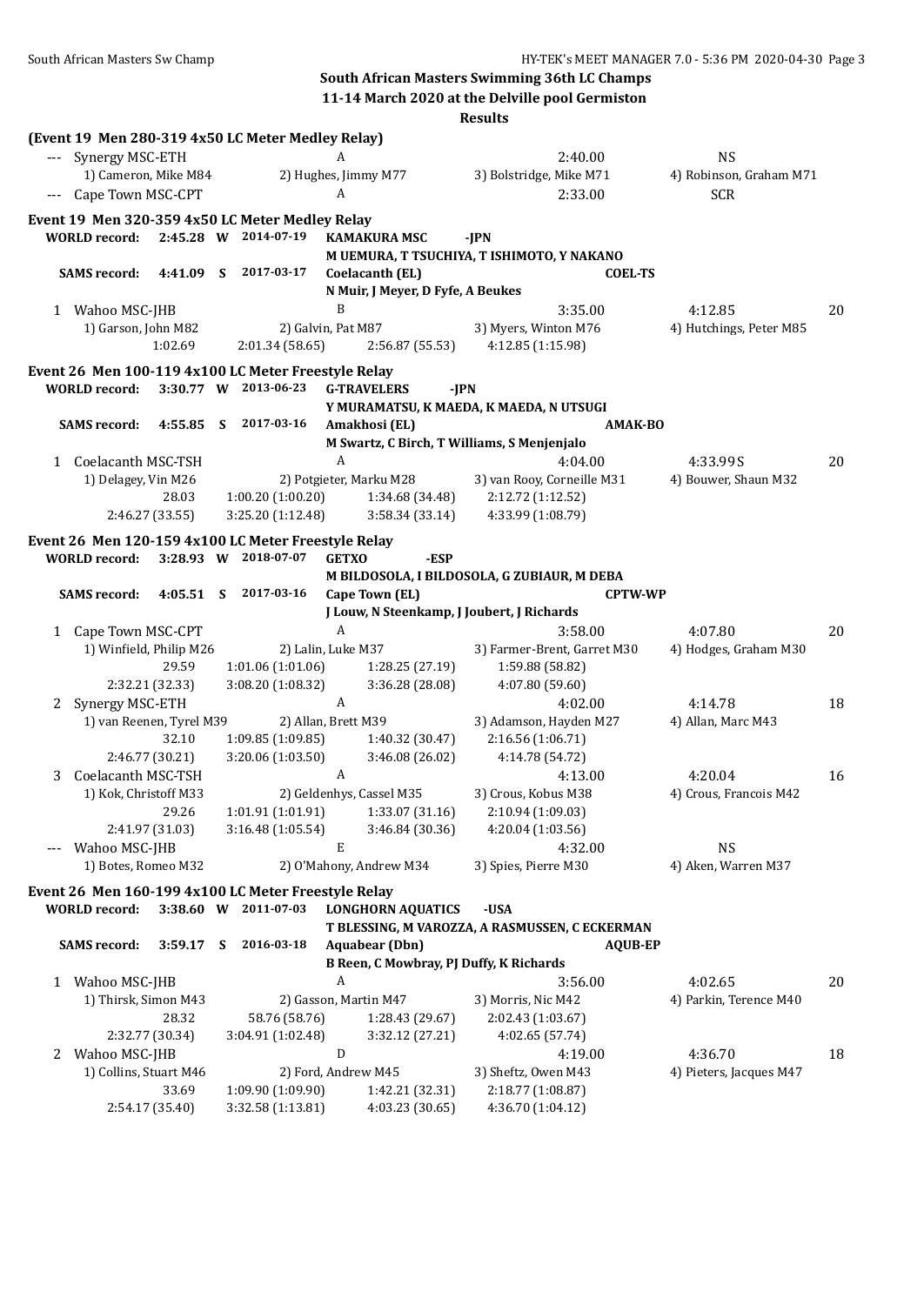|       | (Event 26 Men 160-199 4x100 LC Meter Freestyle Relay) |           |                                                |                        |                                    | ncəunə                                        |                |                          |    |
|-------|-------------------------------------------------------|-----------|------------------------------------------------|------------------------|------------------------------------|-----------------------------------------------|----------------|--------------------------|----|
|       | 3 Coelacanth MSC-TSH                                  |           |                                                | A                      |                                    | 4:42.00                                       |                | 4:57.41                  | 16 |
|       | 1) Gifford, Jason M43                                 |           |                                                | 2) du Plessis, Ian M51 |                                    | 3) Williams, Jean M50                         |                | 4) Carstens, FC M50      |    |
|       |                                                       | 33.10     | 1:11.54(1:11.54)                               |                        | 1:45.42 (33.88)                    | 2:24.24 (1:12.70)                             |                |                          |    |
|       | 3:00.95 (36.71)                                       |           | 3:43.11 (1:18.87)                              |                        | 4:18.68 (35.57)                    | 4:57.41 (1:14.30)                             |                |                          |    |
|       |                                                       |           |                                                | $\boldsymbol{A}$       |                                    |                                               |                |                          |    |
| 4     | Free State MSC-MAN                                    |           |                                                |                        |                                    | 5:06.00                                       |                | 5:16.88                  | 14 |
|       | 1) Karsten Snr, Nico M58                              |           |                                                | 2) Browning, Sias M44  |                                    | 3) Muller, Johan M50                          |                | 4) Yazbek, Victor Dr M45 |    |
|       |                                                       | 38.87     | 1:24.10 (1:24.10)                              |                        | 2:04.53 (40.43)                    | 2:44.59 (1:20.49)                             |                |                          |    |
|       | 3:23.67 (39.08)                                       |           | 4:11.91 (1:27.32)                              |                        | 4:43.31 (31.40)                    | 5:16.88 (1:04.97)                             |                |                          |    |
| $---$ | Coelacanth MSC-TSH                                    |           |                                                | B                      |                                    | 6:35.00                                       |                | <b>NS</b>                |    |
|       | Event 26 Men 200-239 4x100 LC Meter Freestyle Relay   |           |                                                |                        |                                    |                                               |                |                          |    |
|       | <b>WORLD</b> record:                                  |           | 3:46.05 W 2017-05-14                           |                        | <b>BRESCIA ACQUARE MAFECO -ITA</b> |                                               |                |                          |    |
|       |                                                       |           |                                                |                        |                                    | M GIALDI, M TERSAR, R BRUNORI, M COLOMBO      |                |                          |    |
|       | <b>SAMS</b> record:                                   | 4:19.24 S | 2017-03-16                                     |                        | Cape Town (EL)                     |                                               | <b>CPTW-WP</b> |                          |    |
|       |                                                       |           |                                                |                        |                                    | T Shead, G du Toit, G McLeRoth, H Kruger      |                |                          |    |
|       | 1 Cape Town MSC-CPT                                   |           |                                                | A                      |                                    | 3:58.00                                       |                | 4:07.13S                 | 20 |
|       | 1) Kruger, Harald M53                                 |           |                                                | 2) Taylor, Gary M57    |                                    | 3) McLeroth, Greg M53                         |                | 4) Joubert, Jacques M37  |    |
|       |                                                       | 30.91     | 1:02.78 (1:02.78)                              |                        | 1:31.60 (28.82)                    | 2:03.19 (1:00.41)                             |                |                          |    |
|       | 2:31.79 (28.60)                                       |           | 3:04.95 (1:01.76)                              |                        | 3:35.09 (30.14)                    | 4:07.13 (1:02.18)                             |                |                          |    |
| 2     | Coelacanth MSC-TSH                                    |           |                                                | $\boldsymbol{A}$       |                                    | 4:22.00                                       |                | 4:27.96                  | 18 |
|       | 1) Jacobsz, Willie M46                                |           |                                                | 2) Potgieter, Wim M52  |                                    | 3) vd Watt, Riaan M53                         |                | 4) Albertyn, Gary M51    |    |
|       |                                                       | 31.63     | 1:06.07(1:06.07)                               |                        | 1:38.60 (32.53)                    | 2:17.82 (1:11.75)                             |                |                          |    |
|       | 2:48.40 (30.58)                                       |           | 3:24.48 (1:06.66)                              |                        | 3:54.82 (30.34)                    | 4:27.96 (1:03.48)                             |                |                          |    |
| 3     | Coelacanth MSC-TSH                                    |           |                                                | $\mathbf B$            |                                    | 4:46.00                                       |                | 4:47.80                  | 16 |
|       | 1) Rankin, Bruce M56                                  |           |                                                | 2) Stanton, Craig M52  |                                    | 3) Alberts, Andre M54                         |                | 4) Durrant, Gary M54     |    |
|       |                                                       | 1:48.22   |                                                |                        |                                    | 2:28.47 (1:16.34)                             |                |                          |    |
|       |                                                       |           | 1:12.13(1:12.13)                               |                        | 3:02.74 (1:50.61)                  |                                               |                |                          |    |
|       | 4:12.20 (1:43.73)                                     |           | 3:39.26 (1:10.79)                              |                        | 4:47.80 (1:08.54)                  |                                               |                |                          |    |
| 4     | Synergy MSC-ETH                                       |           |                                                | A                      |                                    | 5:06.00                                       |                | 5:24.22                  | 14 |
|       | 1) Fechter, Wolfgang M59                              |           |                                                | 2) Foster, Ted M60     |                                    | 3) Upneck, Russell M64                        |                | 4) Lilford, Frank M51    |    |
|       |                                                       | 37.58     | 1:20.51(1:20.51)                               |                        | 2:07.14 (46.63)                    | 2:58.05 (1:37.54)                             |                |                          |    |
|       | 3:34.74 (36.69)                                       |           | 4:12.14 (1:14.09)                              |                        | 4:47.11 (34.97)                    | 5:24.22 (1:12.08)                             |                |                          |    |
|       | --- Wahoo MSC-JHB                                     |           |                                                | C                      |                                    | 4:30.00                                       |                | <b>DQ</b>                |    |
|       |                                                       |           | Swimmers ages not within team age group        |                        |                                    |                                               |                |                          |    |
|       | 1) Erasmus, Jaco M42                                  |           |                                                | 2) Duncan, Ross M58    |                                    | 3) Crowther, Bobbie M51                       |                | 4) Fubbs, Matthew M48    |    |
|       |                                                       | 32.27     | 1:06.02 (1:06.02)                              |                        | 1:39.04 (33.02)                    | 2:12.72 (1:06.70)                             |                |                          |    |
|       | 2:48.08 (35.36)                                       |           | 3:30.75 (1:18.03)                              |                        | 4:02.55 (31.80)                    | DQ (1:07.50)                                  |                |                          |    |
|       | Masters East Gauteng Aquatics-E                       |           |                                                | A                      |                                    | 5:25.00                                       |                | <b>NS</b>                |    |
|       |                                                       |           | 1) Whistler, Brian M50 2) van Dijk, Petrus M65 |                        |                                    | 3) Nel, Andre M57                             |                | 4) Kaspers, Harry M62    |    |
|       | Event 26 Men 240-279 4x100 LC Meter Freestyle Relay   |           |                                                |                        |                                    |                                               |                |                          |    |
|       | <b>WORLD</b> record:                                  |           | 3:59.86 W 2018-08-11                           |                        | <b>COLORADO MASTERS</b>            | -USA                                          |                |                          |    |
|       |                                                       |           |                                                |                        |                                    | M MANN, C PETERSEN, G SCOTT, K ANDERSON       |                |                          |    |
|       | <b>SAMS</b> record:                                   | 4:29.83 S | 2016-03-18                                     |                        | Cape Town (Dbn)                    |                                               | <b>CPTW-WP</b> |                          |    |
|       |                                                       |           |                                                |                        |                                    | N Hendricks, N Cones, P Stevenson, A Roothman |                |                          |    |
| 1     | Cape Town MSC-CPT                                     |           |                                                | A                      |                                    | 4:40.00                                       |                | 4:34.37                  | 20 |
|       | 1) du Toit, Graham M60                                |           |                                                | 2) Orton, Nick M57     |                                    | 3) Spies, Izak M66                            |                | 4) Steyn, Glenn M60      |    |
|       |                                                       | 32.82     | 1:07.43(1:07.43)                               |                        | 1:40.75 (33.32)                    | 2:15.66 (1:08.23)                             |                |                          |    |
|       | 2:48.37 (32.71)                                       |           | 3:23.76 (1:08.10)                              |                        | 3:57.53 (33.77)                    | 4:34.37 (1:10.61)                             |                |                          |    |
|       |                                                       |           |                                                | $\, {\bf B}$           |                                    |                                               |                |                          |    |
| 2     | Cape Town MSC-CPT                                     |           |                                                |                        |                                    | 5:00.00                                       |                | 4:53.19                  | 18 |
|       | 1) Mayne, Duncan M50                                  |           |                                                | 2) Winfield, Mike M65  |                                    | 3) Holshausen, Rod M62                        |                | 4) Howieson, Doug M68    |    |
|       |                                                       | 33.11     | 1:07.44(1:07.44)                               |                        | 1:41.26 (33.82)                    | 2:19.13 (1:11.69)                             |                |                          |    |
|       | 2:56.25 (37.12)                                       |           | 3:35.73 (1:16.60)                              |                        | 4:12.76 (37.03)                    | 4:53.19 (1:17.46)                             |                |                          |    |
| 3     | Phoenix MSC-JHB                                       |           |                                                | A                      |                                    | 5:15.00                                       |                | 4:57.88                  | 16 |
|       | 1) Hitge, Danieli M62                                 |           |                                                | 2) Kohler, Quirin M61  |                                    | 3) vd Spuy, Keith M66                         |                | 4) Greaves, Gordon M54   |    |
|       |                                                       | 40.11     | 1:22.17 (1:22.17)                              |                        | 1:56.90 (34.73)                    | 2:34.81 (1:12.64)                             |                |                          |    |
|       | 3:09.27 (34.46)                                       |           | 3:48.78 (1:13.97)                              |                        | 4:22.01 (33.23)                    | 4:57.88 (1:09.10)                             |                |                          |    |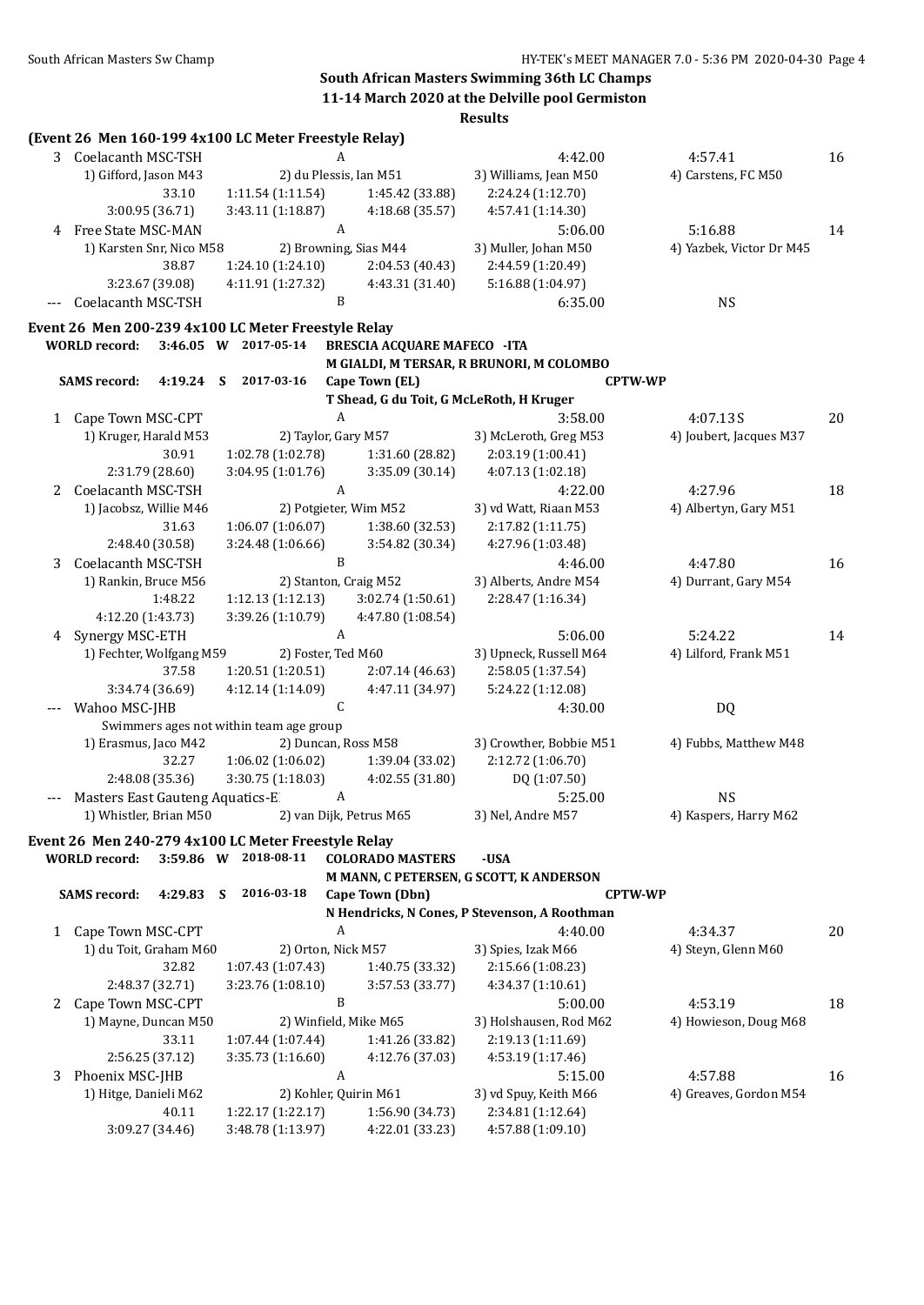|    |                                    |                 |    | (Event 26 Men 240-279 4x100 LC Meter Freestyle Relay)                      |                       |                                    |                                             |                          |    |
|----|------------------------------------|-----------------|----|----------------------------------------------------------------------------|-----------------------|------------------------------------|---------------------------------------------|--------------------------|----|
|    | 4 Wahoo MSC-JHB                    |                 |    |                                                                            |                       |                                    | 6:10.00                                     | 5:26.51                  | 14 |
|    | 1) Tustin, Royden M58              |                 |    | 2) Harker, Guy M65                                                         |                       |                                    | 3) Felix, Wilhelmus M64                     | 4) Hickling, Glenn M59   |    |
|    |                                    | 34.96           |    | 1:14.09 (1:14.09)                                                          |                       | 1:53.77 (39.68)                    | 2:37.79 (1:23.70)                           |                          |    |
|    |                                    | 3:18.13 (40.34) |    | 4:02.95(1:25.16)                                                           |                       | 4:43.68 (40.73)                    | 5:26.51 (1:23.56)                           |                          |    |
| 5. | Coelacanth MSC-TSH                 |                 |    |                                                                            | $\boldsymbol{A}$      |                                    | 6:47.00                                     | 5:53.46                  | 12 |
|    | 1) Swanepoel, Pieter M71           |                 |    |                                                                            | 2) Theron, Hennie M49 | 3) Knoetze, Hugo M67               | 4) von Geyso, Carl M68                      |                          |    |
|    |                                    | 41.82           |    | 1:35.04 (1:35.04)                                                          |                       | 2:10.20(35.16)                     | 2:47.54 (1:12.50)                           |                          |    |
|    |                                    | 3:32.63 (45.09) |    | 4:22.62 (1:35.08)                                                          |                       | 5:05.65 (43.03)                    | 5:53.46 (1:30.84)                           |                          |    |
| 6  | Masters East Gauteng Aquatics-E    |                 |    |                                                                            | B                     |                                    | 6:00.25                                     | 6:09.17                  | 10 |
|    | 1) Gordon-Davis, Keith M60         |                 |    |                                                                            |                       | 2) Gordon-Davis, Brian M67         | 3) Gordon-Davis, Colin M65                  | 4) Vile, Danny M68       |    |
|    |                                    | 38.61           |    | 1:20.87 (1:20.87)                                                          |                       | 2:06.32(45.45)                     | 2:52.59 (1:31.72)                           |                          |    |
|    |                                    | 3:37.63(45.04)  |    | 4:29.48 (1:36.89)                                                          |                       | 5:14.45 (44.97)                    | 6:09.17 (1:39.69)                           |                          |    |
|    |                                    |                 |    |                                                                            |                       |                                    |                                             |                          |    |
|    |                                    |                 |    | Event 26 Men 280-319 4x100 LC Meter Freestyle Relay                        |                       |                                    |                                             |                          |    |
|    | <b>WORLD record:</b>               |                 |    | 4:27.17 W 2017-06-18                                                       |                       | PALM BEACH MASTERS                 | -USA                                        |                          |    |
|    |                                    |                 |    |                                                                            |                       |                                    | L CHILDS, K LODWIG, G SCHMIDT, D QUIGGIN    |                          |    |
|    | <b>SAMS</b> record:                | 5:07.27 S       |    | 2017-03-16                                                                 |                       | Cape Town (EL)                     | <b>CPTW-WP</b>                              |                          |    |
|    |                                    |                 |    |                                                                            |                       |                                    | D McLachlan, T Tozer, J du Toit, A Roothman |                          |    |
|    | 1 Coelacanth MSC-TSH               |                 |    |                                                                            | $\boldsymbol{A}$      |                                    | 5:30.00                                     | 5:27.32                  | 20 |
|    | 1) Downes, Terry M71               |                 |    | 2) Fyfe, Derek M80                                                         |                       |                                    | 3) Burger, Francois M71                     | 4) Jv Rensburg, Henk M60 |    |
|    |                                    | 33.40           |    | 1:09.65(1:09.65)                                                           |                       | 1:52.85 (43.20)                    | 2:40.36 (1:30.71)                           |                          |    |
|    |                                    | 3:22.48 (42.12) |    | 4:13.30 (1:32.94)                                                          |                       | 4:49.63 (36.33)                    | 5:27.32 (1:14.02)                           |                          |    |
|    | 2 Phoenix MSC-JHB                  |                 |    |                                                                            | $\mathbf{B}$          |                                    | 6:23.00                                     | 6:44.96                  | 18 |
|    | 1) Wolpe, Russel M83               |                 |    |                                                                            |                       | 2) Petersen, John M75              | 3) Maltby, Derek M73                        | 4) Morley, John M58      |    |
|    |                                    | 57.95           |    | 2:06.55 (2:06.55)                                                          |                       | 2:52.34 (45.79)                    | 3:40.59 (1:34.04)                           |                          |    |
|    |                                    | 4:26.92 (46.33) |    | 5:17.14 (1:36.55)                                                          |                       | 5:57.09 (39.95)                    | 6:44.96 (1:27.82)                           |                          |    |
| 3  | Synergy MSC-ETH                    |                 |    |                                                                            | A                     |                                    | 5:27.00                                     | 7:25.32                  | 16 |
|    | 1) Saunders, Jim M83               |                 |    |                                                                            |                       | 2) Cameron, Mike M84               | 3) Robinson, Graham M71                     | 4) Hughes, Jimmy M77     |    |
|    |                                    | 57.17           |    | 2:08.48(2:08.48)                                                           |                       | 3:00.07(51.59)                     | 4:04.02 (1:55.54)                           |                          |    |
|    |                                    | 4:53.55 (49.53) |    | 5:53.64 (1:49.62)                                                          |                       | 6:35.15(41.51)                     | 7:25.32 (1:31.68)                           |                          |    |
|    | Cape Town MSC-CPT                  |                 |    |                                                                            | A                     |                                    | 4:50.00                                     | <b>NS</b>                |    |
|    |                                    |                 |    | Event 26 Men 320-359 4x100 LC Meter Freestyle Relay                        |                       |                                    |                                             |                          |    |
|    | WORLD record: 5:43.81 W 2017-07-30 |                 |    |                                                                            |                       | <b>MICHIGAN MASTERS</b>            | -USA                                        |                          |    |
|    |                                    |                 |    |                                                                            |                       |                                    | J LOCKWOOD, K OLZMANN, R MARTIN, W JEFFRIES |                          |    |
|    | SAMS record: 10:01.84 S 2016-03-18 |                 |    |                                                                            |                       | Coelacanth (Dbn)                   | <b>COEL-NT</b>                              |                          |    |
|    |                                    |                 |    |                                                                            |                       | T Beukes, D Fyfe, N Muir, S Theron |                                             |                          |    |
|    | 1 Wahoo MSC-JHB                    |                 |    |                                                                            | B                     |                                    | 9:40.00                                     | 7:21.76                  | 20 |
|    | 1) Garson, John M82                |                 |    | 2) Galvin, Pat M87                                                         |                       |                                    | 3) Myers, Winton M76                        | 4) May, Walter M75       |    |
|    |                                    | 59.12           |    | 2:13.82 (2:13.82)                                                          |                       | 3:11.35 (57.53)                    | 4:14.50 (2:00.68)                           |                          |    |
|    |                                    | 5:01.39 (46.89) |    | 5:55.97 (1:41.47)                                                          |                       | 6:37.33 (41.36)                    | 7:21.76 (1:25.79)                           |                          |    |
|    |                                    |                 |    |                                                                            |                       |                                    |                                             |                          |    |
|    | <b>WORLD</b> record:               |                 |    | Event 32 Men 100-119 4x50 LC Meter Freestyle Relay<br>1:31.95 W 2009-11-29 |                       |                                    |                                             |                          |    |
|    |                                    |                 |    |                                                                            |                       | <b>MAC-MINA</b><br>-BRA            | R LEITE, R TRIVINO, D BELINI, P RODIGHERI   |                          |    |
|    |                                    |                 |    | 2006-03-04                                                                 |                       |                                    |                                             |                          |    |
|    | <b>SAMS</b> record:                | 1:43.80         | -S |                                                                            |                       | Wahoo (Mal)                        |                                             |                          |    |
|    |                                    |                 |    |                                                                            |                       | N Winstone, A Fok, J Thom, P Fryer |                                             |                          |    |
| 1  | Coelacanth MSC-TSH                 |                 |    |                                                                            | A                     |                                    | 1:48.00                                     | 1:48.02                  | 20 |
|    | 1) Delagey, Vin M26                |                 |    |                                                                            |                       | 2) Potgieter, Marku M28            | 3) van Rooy, Corneille M31                  | 4) Bouwer, Shaun M32     |    |
|    |                                    | 25.01           |    | 51.58 (26.57)                                                              |                       | 1:19.64 (28.06)                    | 1:48.02 (28.38)                             |                          |    |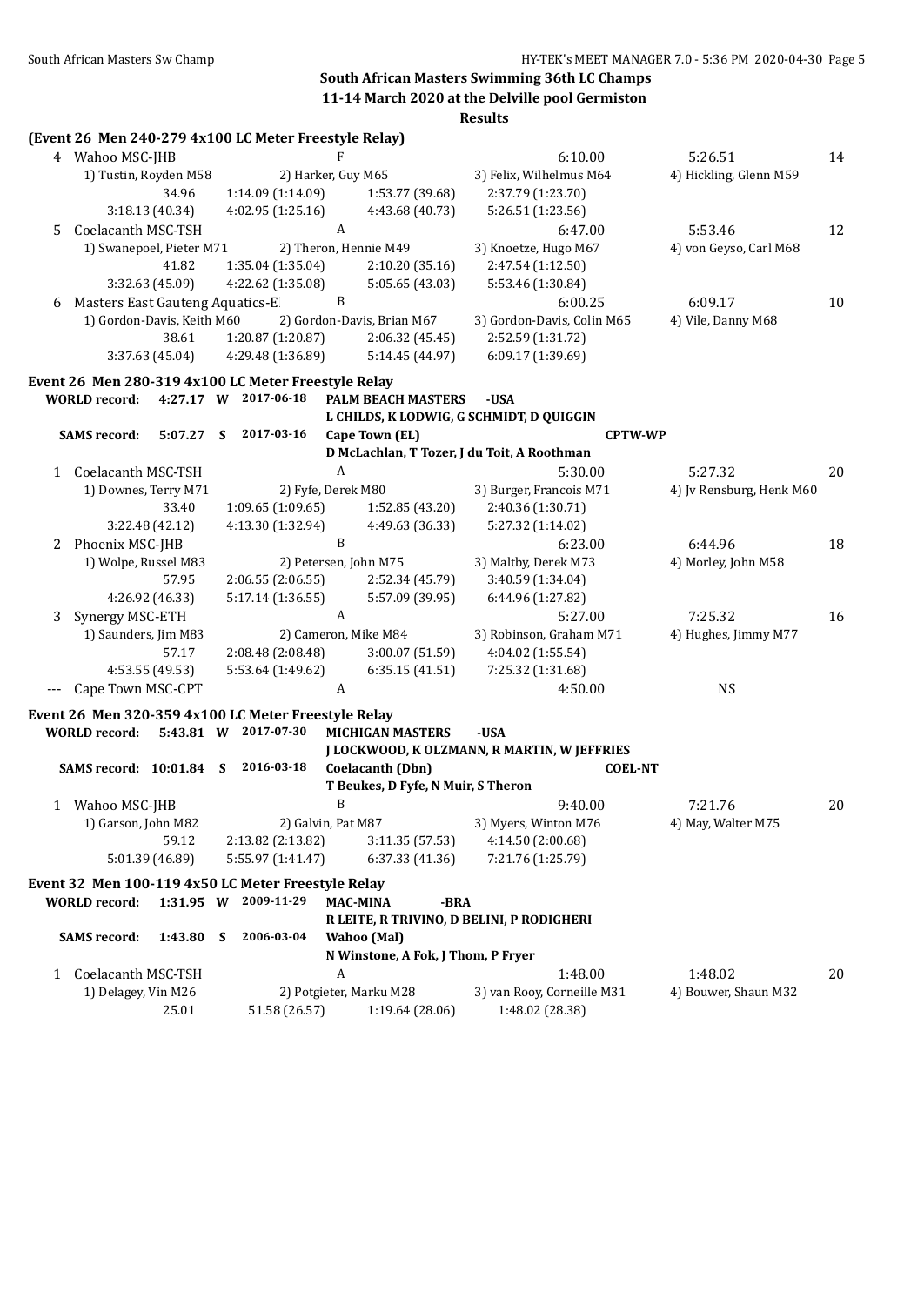## **South African Masters Swimming 36th LC Champs**

**11-14 March 2020 at the Delville pool Germiston**

| n<br>Ш<br>ч.<br>` |
|-------------------|
|-------------------|

|   |                                    |             | Event 32 Men 120-159 4x50 LC Meter Freestyle Relay                         |                           |                                   |      |                                             |                 |                            |    |
|---|------------------------------------|-------------|----------------------------------------------------------------------------|---------------------------|-----------------------------------|------|---------------------------------------------|-----------------|----------------------------|----|
|   | <b>WORLD</b> record:               |             | 1:32.84 W 2018-07-08                                                       | <b>GETXO</b>              | -ESP                              |      |                                             |                 |                            |    |
|   |                                    |             |                                                                            |                           |                                   |      | M BILDOSOLA, I BILDOSOLA, G ZUBIAUR, M DEBA |                 |                            |    |
|   | <b>SAMS record:</b>                |             | 1:39.04 S 2012-03-17                                                       |                           | Cape Town (CT)                    |      |                                             |                 |                            |    |
|   |                                    |             |                                                                            |                           |                                   |      | T Williams, M Moore, G Hall, R Neethling    |                 |                            |    |
|   | 1 Cape Town MSC-CPT                |             |                                                                            | A                         |                                   |      | 1:44.00                                     |                 | 1:44.52                    | 20 |
|   | 1) Lalin, Luke M37                 |             |                                                                            |                           | 2) Joubert, Jacques M37           |      | 3) Winfield, Philip M26                     |                 | 4) Hodges, Graham M30      |    |
|   |                                    | 25.77       |                                                                            |                           | 51.80 (26.03) 1:18.25 (26.45)     |      | 1:44.52 (26.27)                             |                 |                            |    |
| 2 | Synergy MSC-ETH                    |             |                                                                            | $\boldsymbol{\mathrm{A}}$ |                                   |      | 1:54.00                                     |                 | 1:49.49                    | 18 |
|   | 1) van Reenen, Tyrel M39           |             | 2) Allan, Brett M39                                                        |                           |                                   |      | 3) Adamson, Hayden M27                      |                 | 4) Allan, Marc M43         |    |
|   |                                    | 30.53       |                                                                            |                           | 58.75 (28.22) 1:25.74 (26.99)     |      | 1:49.49 (23.75)                             |                 |                            |    |
| 3 | Coelacanth MSC-TSH                 |             |                                                                            | $\mathbf{A}$              |                                   |      | 1:55.00                                     |                 | 1:50.92                    | 16 |
|   | 1) Swartz, Lambert M35             |             | 2) Crous, Kobus M38                                                        |                           |                                   |      | 3) Kok, Christoff M33                       |                 | 4) Geldenhys, Cassel M35   |    |
|   |                                    | 27.42       |                                                                            |                           | 55.76 (28.34) 1:21.65 (25.89)     |      | 1:50.92 (29.27)                             |                 |                            |    |
|   | 4 Wahoo MSC-JHB                    |             |                                                                            | $\mathbf{B}$              |                                   |      | 1:55.00                                     |                 | 1:55.08                    | 14 |
|   | 1) O'Mahony, Andrew M34            |             |                                                                            |                           | 2) Ford, Andrew M45               |      | 3) Botes, Romeo M32                         |                 | 4) Spies, Pierre M30       |    |
|   |                                    | 31.63       |                                                                            |                           | 59.06 (27.43) 1:28.79 (29.73)     |      | 1:55.08 (26.29)                             |                 |                            |    |
|   | Coelacanth MSC-TSH                 |             |                                                                            | B                         |                                   |      | 2:08.00                                     |                 | <b>NS</b>                  |    |
|   |                                    |             | Event 32 Men 160-199 4x50 LC Meter Freestyle Relay                         |                           |                                   |      |                                             |                 |                            |    |
|   | WORLD record: 1:34.92 W 2017-08-18 |             |                                                                            |                           | <b>NEVA STARS</b>                 | -RUS |                                             |                 |                            |    |
|   |                                    |             |                                                                            |                           |                                   |      | A SHILIN, S MEDVEDEV, A MANZHULA, V PREDKIN |                 |                            |    |
|   | <b>SAMS record:</b>                |             | 1:42.90 S 2018-03-17                                                       |                           | Cape Town (Pta)                   |      |                                             | <b>CPTW-CPT</b> |                            |    |
|   |                                    |             |                                                                            |                           |                                   |      | J Richards, J Joubert, L Lalin, G McLeRoth  |                 |                            |    |
|   | 1 Wahoo MSC-JHB                    |             |                                                                            | $\mathsf{C}$              |                                   |      | 1:50.00                                     |                 | 1:51.08                    | 20 |
|   | 1) Thirsk, Simon M43               |             | 2) Morris, Nic M42                                                         |                           |                                   |      | 3) Erasmus, Jaco M42                        |                 | 4) Parkin, Terence M40     |    |
|   |                                    | 27.17       |                                                                            |                           | 55.33 (28.16) 1:24.42 (29.09)     |      | 1:51.08 (26.66)                             |                 |                            |    |
|   | 2 Coelacanth MSC-TSH               |             |                                                                            | $\mathbf{A}$              |                                   |      | 1:57.00                                     |                 | 1:57.34                    | 18 |
|   | 1) Neumann, Andy M50               |             |                                                                            |                           | 2) du Plessis, Ian M51            |      | 3) Jacobsz, Willie M46                      |                 | 4) Ford, Coillard M46      |    |
|   |                                    | 29.26       |                                                                            |                           | $1:00.69(31.43)$ $1:28.17(27.48)$ |      | 1:57.34 (29.17)                             |                 |                            |    |
| 3 | Coelacanth MSC-TSH                 |             |                                                                            | $\, {\bf B}$              |                                   |      | 2:06.00                                     |                 | 2:01.03                    | 16 |
|   | 1) Snyman, Roger M40               |             |                                                                            |                           | 2) Theron, Hennie M49             |      | 3) Carstens, FC M50                         |                 | 4) Williams, Jean M50      |    |
|   |                                    | 28.99       |                                                                            |                           | 59.50 (30.51) 1:30.78 (31.28)     |      | 2:01.03 (30.25)                             |                 |                            |    |
|   | 4 Wahoo MSC-JHB                    |             |                                                                            | D                         |                                   |      | 2:20.00                                     |                 | 2:04.58                    | 14 |
|   | 1) Crowther, Bobbie M51            |             |                                                                            |                           | 2) Collins, Stuart M46            |      | 3) Sheftz, Owen M43                         |                 | 4) Aken, Warren M37        |    |
|   |                                    | 31.72       |                                                                            |                           | $1:01.79(30.07)$ $1:34.64(32.85)$ |      | 2:04.58 (29.94)                             |                 |                            |    |
| 5 | Coelacanth MSC-TSH                 |             |                                                                            | $\mathsf{C}$              |                                   |      | 2:10.00                                     |                 | 2:04.93                    | 12 |
|   | 1) Gifford, Jason M43              |             |                                                                            |                           |                                   |      | 2) Dreyer, George M38 3) Smit, Theuns M38   |                 | 4) Morgan, Colin M54       |    |
|   |                                    | 31.72       |                                                                            |                           | $1:02.79(31.07)$ $1:31.93(29.14)$ |      | 2:04.93 (33.00)                             |                 |                            |    |
| 6 | Free State MSC-MAN                 |             |                                                                            | A                         |                                   |      | 1:37.00                                     |                 | 2:15.01                    | 10 |
|   | 1) Karsten Snr, Nico M58           |             | 2) Muller, Johan M50                                                       |                           |                                   |      | 3) Browning, Sias M44                       |                 | 4) Yazbek, Victor Dr M45   |    |
|   |                                    | 35.74       | 1:13.84(38.10)                                                             |                           | 1:46.08 (32.24)                   |      | 2:15.01 (28.93)                             |                 |                            |    |
|   | Wahoo MSC-JHB                      |             |                                                                            | H                         |                                   |      | 2:20.00                                     |                 | <b>NS</b>                  |    |
|   | 1) Swart, John M43                 |             |                                                                            |                           | 2) Selmer-Olsen, Sam M68          |      | 3) Scholtemeyer, Kobus M63                  |                 | 4) Cloete-Hopkins, Nic M46 |    |
|   |                                    |             |                                                                            |                           |                                   |      |                                             |                 |                            |    |
|   |                                    |             | Event 32 Men 200-239 4x50 LC Meter Freestyle Relay<br>1:38.24 W 2006-08-08 |                           |                                   |      |                                             |                 |                            |    |
|   | <b>WORLD</b> record:               |             |                                                                            |                           | <b>COLORADO</b>                   | -USA |                                             |                 |                            |    |
|   | <b>SAMS</b> record:                | $1:41.28$ S | 2017-08-18                                                                 |                           | Cape Town (Bud)                   |      | J GROSELLE, T HEDRICK, S WOOD, R ABRAHAMS   | <b>CPTW-WP</b>  |                            |    |
|   |                                    |             |                                                                            |                           |                                   |      | C Maughan, R Taylor, G McLeRoth, H Kruger   |                 |                            |    |
|   | 1 Coelacanth MSC-TSH               |             |                                                                            | A                         |                                   |      | 1:49.00                                     |                 | 1:47.38                    |    |
|   | 1) Albertyn, Gary M51              |             |                                                                            |                           | 2) Crous, Francois M42            |      | 3) Durrant, Gary M54                        |                 |                            | 20 |
|   |                                    |             |                                                                            |                           |                                   |      |                                             |                 | 4) Ruck, Harald M55        |    |
|   |                                    | 27.78       | 54.43 (26.65)                                                              | A                         | 1:21.83 (27.40)                   |      | 1:47.38 (25.55)                             |                 |                            |    |
| 2 | Cape Town MSC-CPT                  |             | 2) Orton, Nick M57                                                         |                           |                                   |      | 1:47.00                                     |                 | 1:47.39                    | 18 |
|   | 1) McLeroth, Greg M53              | 26.89       |                                                                            |                           |                                   |      | 3) Taylor, Gary M57                         |                 | 4) Kruger, Harald M53      |    |
|   |                                    |             | 54.65 (27.76)                                                              | A                         | 1:21.20 (26.55)                   |      | 1:47.39 (26.19)                             |                 |                            |    |
| 3 | Wahoo MSC-JHB                      |             |                                                                            |                           |                                   |      | 2:00.00                                     |                 | 1:56.25                    | 16 |
|   | 1) Gasson, Martin M47              |             |                                                                            |                           | 2) Pieters, Jacques M47           |      | 3) Finn, Joel M59                           |                 | 4) Fubbs, Matthew M48      |    |
|   |                                    | 28.13       | 55.18 (27.05)                                                              |                           | 1:26.28 (31.10)                   |      | 1:56.25 (29.97)                             |                 |                            |    |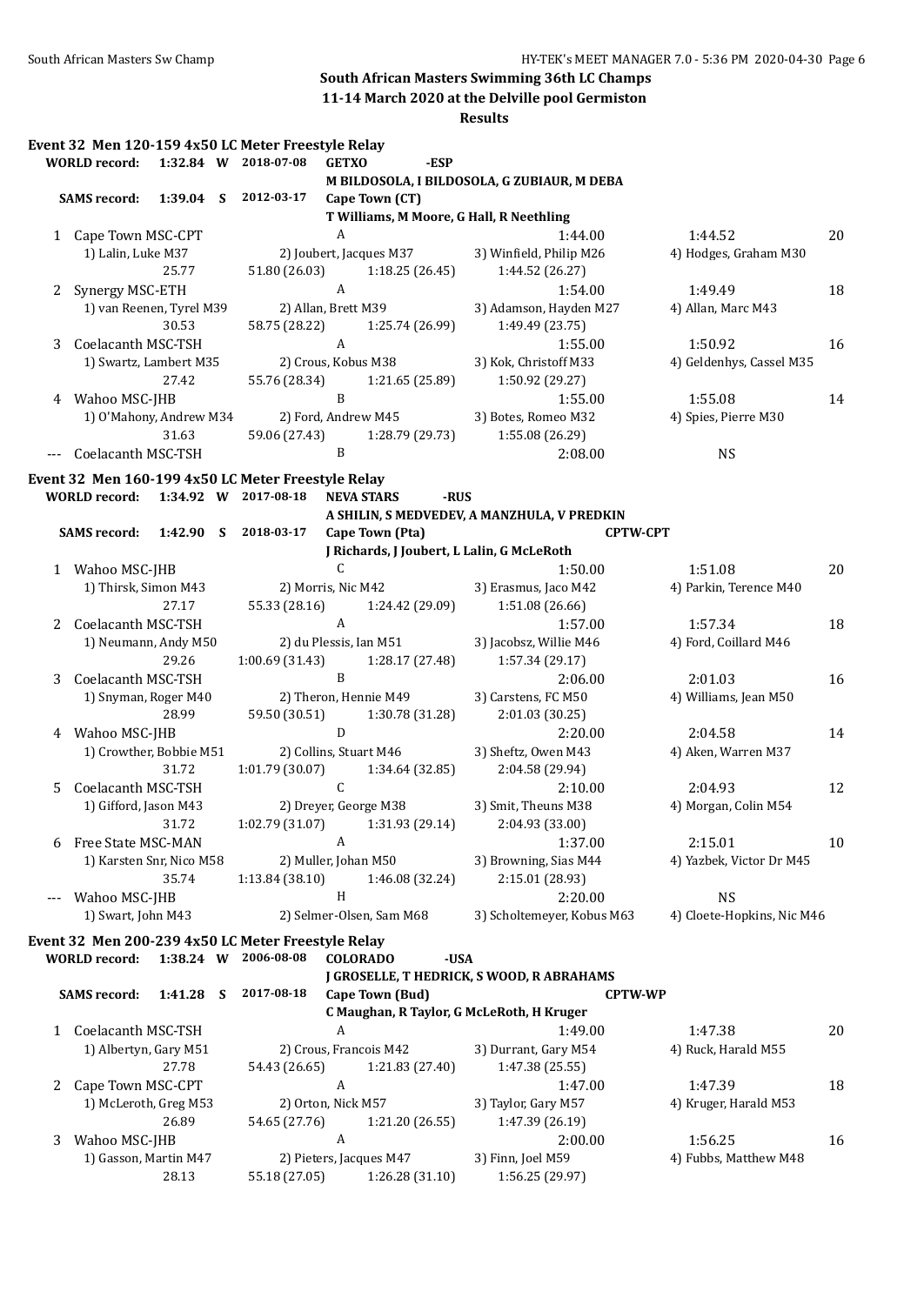|                      | (Event 32 Men 200-239 4x50 LC Meter Freestyle Relay) |                                    |                             |                                              |                               |    |
|----------------------|------------------------------------------------------|------------------------------------|-----------------------------|----------------------------------------------|-------------------------------|----|
|                      | 4 Coelacanth MSC-TSH                                 | B                                  |                             | 1:57.00                                      | 1:59.94                       | 14 |
|                      | 1) vd Watt, Riaan M53                                | 2) Potgieter, Wim M52              |                             | 3) Stanton, Craig M52                        | 4) Alberts, Andre M54         |    |
|                      | 29.62                                                | 59.00 (29.38)                      | 1:30.50(31.50)              | 1:59.94 (29.44)                              |                               |    |
| 5                    | Waterborn SC - Masters-JHB                           | $\,$ A                             |                             | 2:04.00                                      | 1:59.95                       | 12 |
|                      | 1) Bradshaw, Gary M51                                | 2) Grobler, Francois M52           |                             | 3) Glover, John M54                          | 4) van Olst, Marc M45         |    |
|                      | 29.43                                                | 58.95 (29.52)                      | 1:29.62 (30.67)             | 1:59.95 (30.33)                              |                               |    |
| 6                    | Masters East Gauteng Aquatics-E                      | $\mathbf{A}$                       |                             | 2:19.00                                      | 2:11.96                       | 10 |
|                      | 1) Whistler, Brian M50                               | 2) Kaspers, Harry M62              |                             | 3) Nel, Andre M57                            | 4) Stainton, Mark M49         |    |
|                      | 31.04                                                | 1:05.17 (34.13)                    | 1:40.77 (35.60)             | 2:11.96 (31.19)                              |                               |    |
| 7                    | Synergy MSC-ETH                                      | A                                  |                             | 2:17.00                                      | 2:14.27                       | 8  |
|                      | 1) Fechter, Wolfgang M59                             | 2) Foster, Ted M60                 |                             | 3) Upneck, Russell M64                       | 4) Lilford, Frank M51         |    |
|                      | 33.24                                                | 1:09.73 (36.49)                    | 1:43.84 (34.11)             | 2:14.27 (30.43)                              |                               |    |
| 8                    | Cape Town MSC-CPT                                    | $\mathbf B$                        |                             | 2:16.00                                      | 2:15.65                       | 6  |
|                      | 1) Kloos, Rainer M65                                 |                                    | 2) Farmer-Brent, Garret M30 | 3) Hodges, Mark M67                          | 4) Holshausen, Rod M62        |    |
|                      | 32.76                                                | 1:03.02 (30.26) 1:40.38 (37.36)    |                             | 2:15.65 (35.27)                              |                               |    |
|                      | --- Fish Eagles MSC-EDD                              | A                                  |                             | 2:35.64                                      | <b>SCR</b>                    |    |
|                      | 1) Kok, Johan M58                                    |                                    | 2) Schoombie, Eugene M62    | 3) Wallace, Cliff M61                        | 4) Weideman, Andre M49        |    |
|                      | Event 32 Men 240-279 4x50 LC Meter Freestyle Relay   |                                    |                             |                                              |                               |    |
|                      | WORLD record: 1:42.40 W 2016-08-19                   |                                    | <b>SARASOTA Y SHARKS</b>    | -USA                                         |                               |    |
|                      |                                                      |                                    |                             | S WOOD, D MARTIN, T HEDRICK, J GROSELLE      |                               |    |
|                      | <b>SAMS</b> record:<br>$1:49.16$ S                   | 2017-08-18                         | Cape Town (Bud)             | <b>CPTW-WP</b>                               |                               |    |
|                      |                                                      |                                    |                             | T Shead, A Steynberg, A Roothman, G Fiser    |                               |    |
|                      | 1 Cape Town MSC-CPT                                  | $\boldsymbol{A}$                   |                             | 1:58.00                                      | 2:03.08                       | 20 |
|                      | 1) Spies, Izak M66                                   | 2) du Toit, Graham M60             |                             | 3) du Toit, Francois M73                     | 4) Gilbert, Oliver M50        |    |
|                      | 30.43                                                | 1:00.35 (29.92)                    | 1:34.49 (34.14)             | 2:03.08 (28.59)                              |                               |    |
| $\mathbf{2}^{\circ}$ | Coelacanth MSC-TSH                                   | A                                  |                             | 2:03.00                                      | 2:04.03                       | 18 |
|                      | 1) van Dyk, Eric M58                                 | 2) Arbuthnot, David M67            |                             | 3) Downes, Terry M71                         | 4) Rankin, Bruce M56          |    |
|                      | 30.29                                                | $1:01.80(31.51)$ $1:32.61(30.81)$  |                             | 2:04.03 (31.42)                              |                               |    |
| 3                    | Cape Town MSC-CPT                                    | $\mathbf B$                        |                             | 2:10.00                                      | 2:06.20                       | 16 |
|                      | 1) Steyn, Glenn M60                                  | 2) Howieson, Doug M68              |                             | 3) Mayne, Duncan M50                         | 4) Winfield, Mike M65         |    |
|                      | 32.44                                                | $1:06.15(33.71)$ $1:35.61(29.46)$  |                             | 2:06.20 (30.59)                              |                               |    |
|                      | 4 Wahoo MSC-JHB                                      | $\mathbf{F}$                       |                             | 2:35.00                                      | 2:07.71                       | 14 |
|                      | 1) Tustin, Royden M58                                | 2) Duncan, Ross M58                |                             | 3) Harker, Guy M65                           | 4) Hickling, Glenn M59        |    |
|                      | 32.23                                                | 1:02.13(29.90)                     | 1:34.05 (31.92)             | 2:07.71 (33.66)                              |                               |    |
| 5                    | Phoenix MSC-JHB                                      | $\mathbf{A}$                       |                             | 2:15.00                                      | 2:11.08                       | 12 |
|                      | 1) Hitge, Danieli M62                                | 2) Kohler, Quirin M61              |                             | 3) vd Spuy, Keith M66                        | 4) Greaves, Gordon M54        |    |
|                      | 36.98                                                | 1:08.19 (31.21)                    | 1:39.23 (31.04)             | 2:11.08 (31.85)                              |                               |    |
| 6                    | Coelacanth MSC-TSH                                   | $\, {\bf B}$                       |                             | 2:48.00                                      | 2:22.52                       | 10 |
|                      | 1) Pretorius, Johann M57                             | 2) Knoetze, Hugo M67               |                             | 3) Jv Rensburg, Henk M60                     | 4) Swart, Xan M60             |    |
|                      | 36.15                                                | 1:16.10(39.95)<br>$\boldsymbol{A}$ | 1:50.94 (34.84)             | 2:22.52 (31.58)                              |                               |    |
| 7                    | Waterborn SC - Masters-JHB<br>1) Wallace, Ronald M79 | 2) Lotkin, Roy M61                 |                             | 2:44.00<br>3) Smith, Damian M53              | 2:41.94<br>4) Gray, Garth M58 | 8  |
|                      | 48.01                                                | 1:30.02 (42.01)                    | 2:08.24 (38.22)             | 2:41.94 (33.70)                              |                               |    |
| $\scriptstyle\cdots$ | Wahoo MSC-JHB                                        | E                                  |                             | 2:50.00                                      | <b>NS</b>                     |    |
|                      |                                                      |                                    |                             |                                              |                               |    |
|                      | Event 32 Men 280-319 4x50 LC Meter Freestyle Relay   |                                    |                             |                                              |                               |    |
|                      | <b>WORLD</b> record:                                 | 1:56.91 W 2014-08-15               | <b>GOLD COAST MASTERS</b>   | -USA                                         |                               |    |
|                      |                                                      |                                    |                             | D QUIGGIN, D PAINTER, K LODWIG, L CHILDS     |                               |    |
|                      | <b>SAMS</b> record:<br>$2:12.53$ S                   | 2019-03-21                         | <b>Coelacanth (PE)</b>      | <b>COEL-TSH</b>                              |                               |    |
|                      |                                                      |                                    |                             | T Downes, D Fyfe, J van Niekerk, D Arbuthnot |                               |    |
|                      | 1 Coelacanth MSC-TSH                                 | A                                  |                             | 2:34.00                                      | 2:33.20                       | 20 |
|                      | 1) Burger, Francois M71                              | 2) Pretorius, Boet M67             |                             | 3) Fyfe, Derek M80                           | 4) Swanepoel, Pieter M71      |    |
|                      | 40.13                                                | 1:14.66 (34.53)                    | 1:53.26 (38.60)             | 2:33.20 (39.94)                              |                               |    |
|                      | 2 Phoenix MSC-JHB                                    | B                                  |                             | 2:41.00                                      | 2:48.82                       | 18 |
|                      | 1) Wolpe, Russel M83<br>52.96                        | 2) Petersen, John M75              |                             | 3) Maltby, Derek M73<br>2:48.82 (33.74)      | 4) Morley, John M58           |    |
|                      |                                                      | 1:30.11(37.15)                     | 2:15.08 (44.97)             |                                              |                               |    |